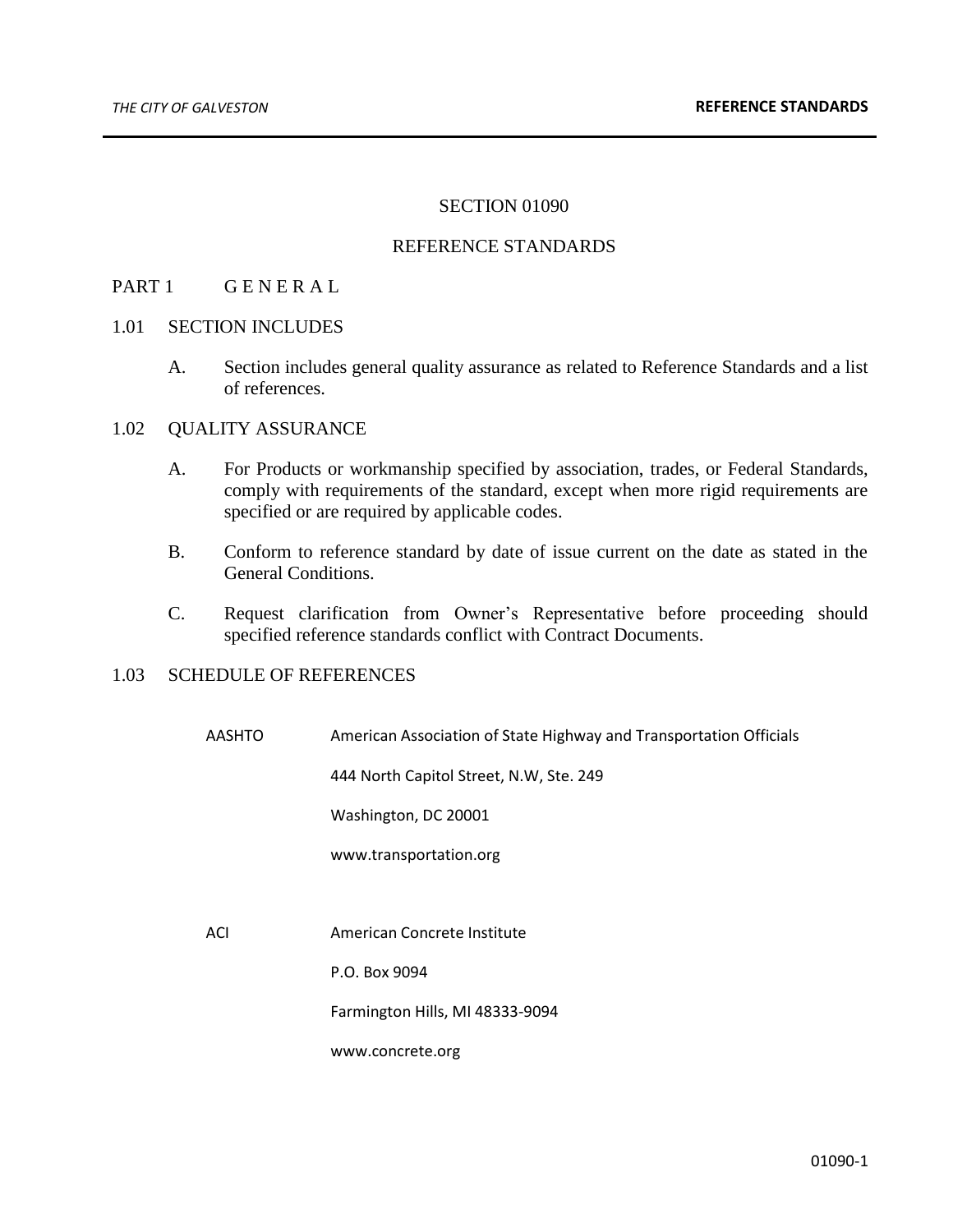| AGC         | <b>Associated General Contractors of America</b> |
|-------------|--------------------------------------------------|
|             | 2300 Wilson Blvd., Ste. 400                      |
|             | Arlington, VA 22201                              |
|             | www.agc.org                                      |
|             |                                                  |
| AI          | Asphalt Institute                                |
|             | 2696 Research Park Drive, P.O. Box 14052         |
|             | Lexington, KY 40511-8480                         |
|             | www.asphaltinstitute.org                         |
|             |                                                  |
|             | American Institute of timber Construction        |
| <b>AITC</b> | 7012 S. Revere Parkway, Suite 140                |
|             | Centennial, CO 80112                             |
|             | www.aitc-glulam.org                              |
|             |                                                  |
|             |                                                  |
|             |                                                  |
| <b>AISC</b> | American Institute of Steel Construction         |
|             | One East Wacker Dr., Ste. 700                    |
|             | Chicago, IL 60601-1802                           |
|             | www.aisc.org                                     |
|             |                                                  |
| <b>AISI</b> | American Iron and Steel Institute                |
|             | 1140 Connecticut Ave. NW, Ste. 705               |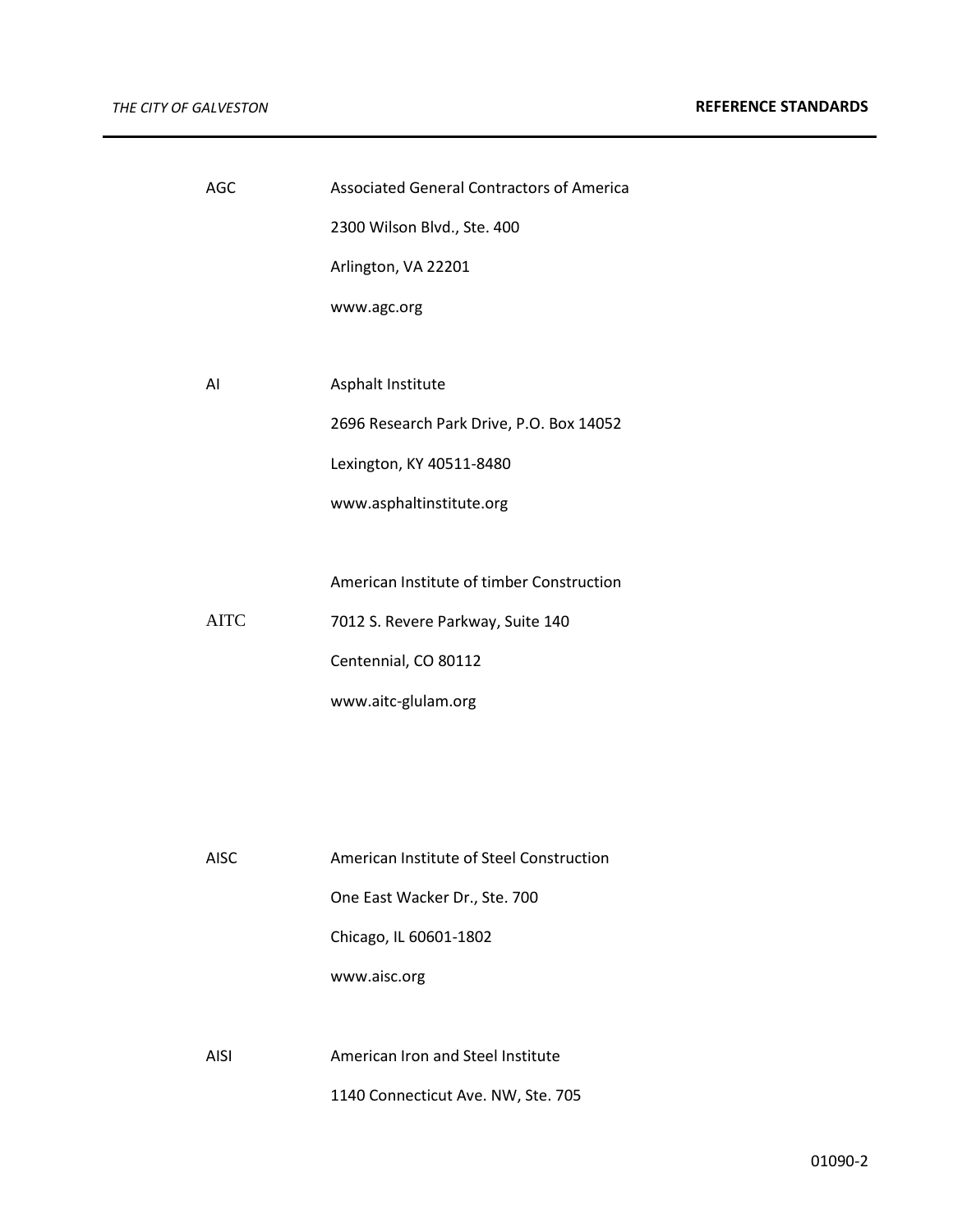Washington, DC 20036

www.aisi.com

ASME American Society of Mechanical Engineers

Three Park Avenue

New York, NY 10016-5990

www.asme.org

ANSI American National Standards Institute

1899 L Street NW, Eleventh Floor

Washington, DC 20036

www.ansi.org

APA American Plywood Association

Box 11700

Tacoma, WA 98411

www.apawood.org

API American Petroleum Institute

1220 L Street, N.W.

Washington, DC 20005

www.api.org

AREMA American Railway Engineering and Maintenance-of-way Association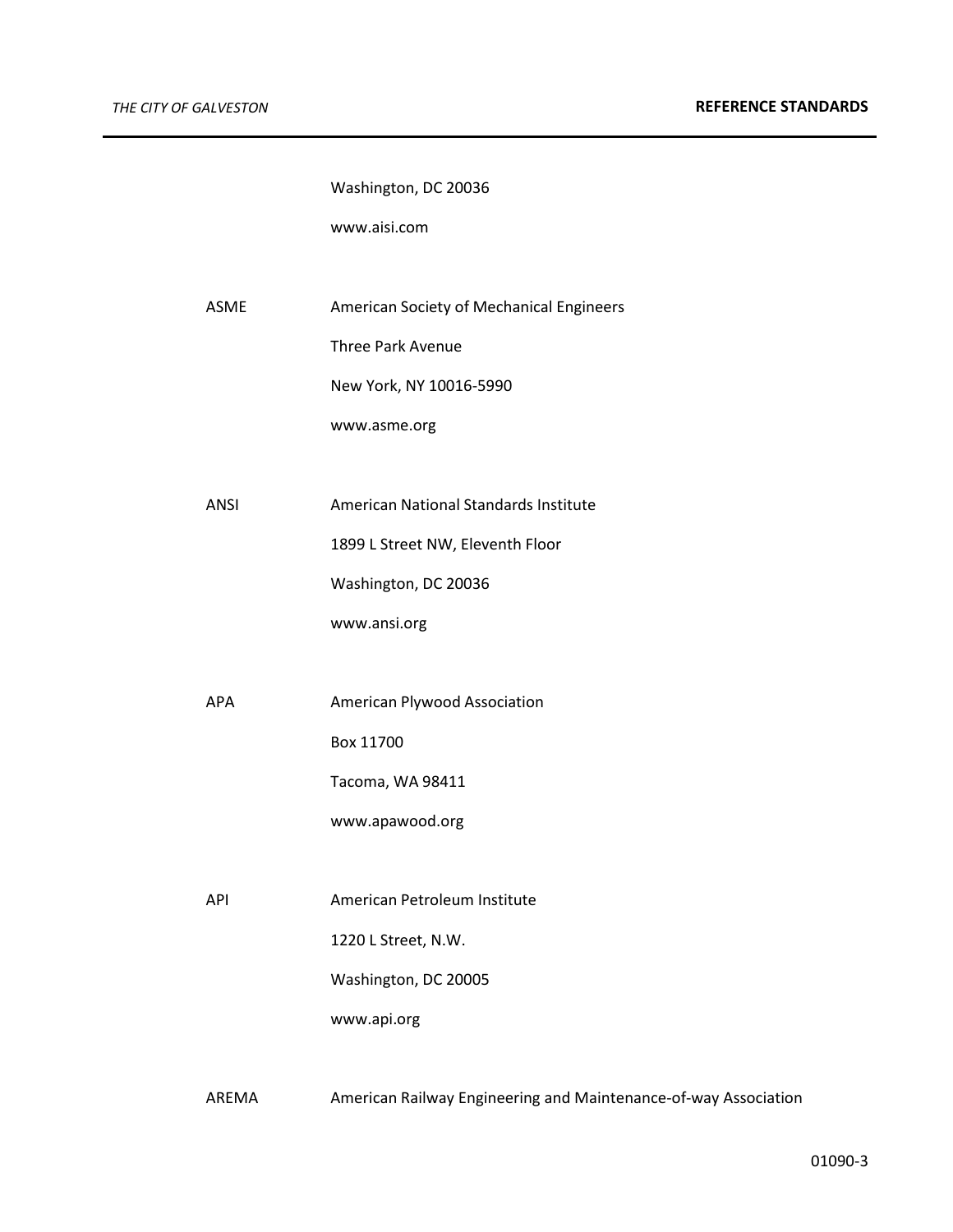10003 Derekwood Lane, Ste. 210

Lanham, Maryland 20706

www.arema.org

ASTM American Society for Testing and Materials

100 Barr Harbor Drive

West Conshohocken, PA 19428

www.astm.org

AWPA American Wood-Preservers' Association

P.O. Box 5690

Granbury, TX 76049

www.awpa.com

AWS American Welding Society

550 NW LeJeune Rd.

Miami, FL 33126

www.aws.org

AWWA American Water Works Association 6666 West Quincy Avenue Denver, CO 80235

www.awwa.org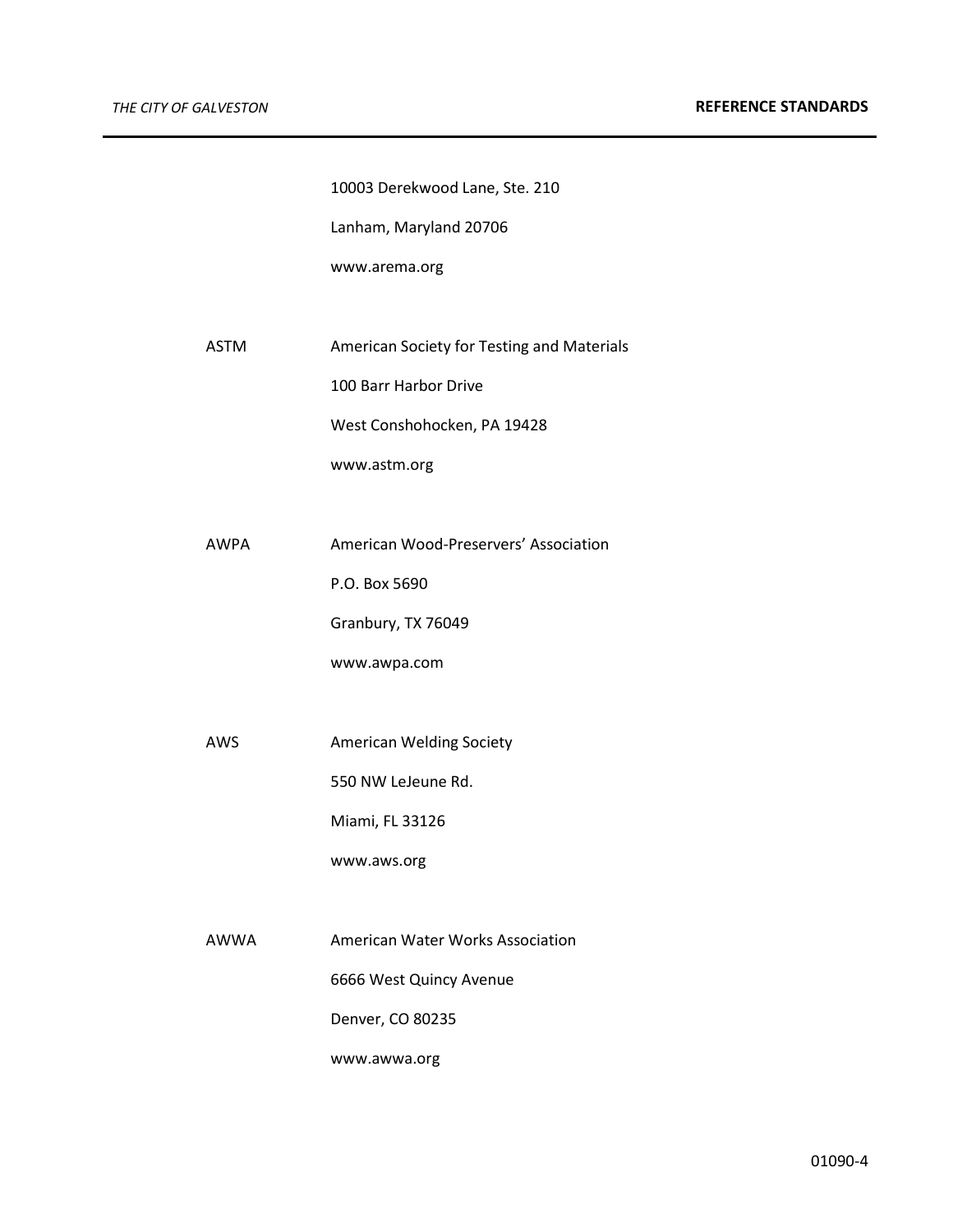| <b>CLFMI</b> | Chain Link Fence Manufactures Institute                      |
|--------------|--------------------------------------------------------------|
|              | 10015 Old Colombia Rd., Ste. B-215                           |
|              | Columbia, MD 21046                                           |
|              | www.clfmi.net                                                |
|              |                                                              |
|              |                                                              |
| <b>CRSI</b>  | Concrete Reinforcing Steel Institute                         |
|              | 933 North Plum Grove Road                                    |
|              | Schaumburg, IL 60173-4758                                    |
|              | www.crsi.org                                                 |
|              |                                                              |
| <b>EJMA</b>  | <b>Expansion Joint Manufacturers Association</b>             |
|              | 25 North Broadway                                            |
|              | Tarrytown, NY 10591                                          |
|              | www.ejma.org                                                 |
|              |                                                              |
| FS           | <b>Federal Standardization Documents</b>                     |
|              | General Services Administration, Specifications Unit (WFSIS) |
|              | 7 <sup>th</sup> and D Streets, S.W.                          |
|              | Washington, DC 20406                                         |
|              | www.gsa.gov                                                  |
|              |                                                              |
| <b>ICEA</b>  | Insulated Cable Engineer Association                         |
|              | P.O. Box 1568                                                |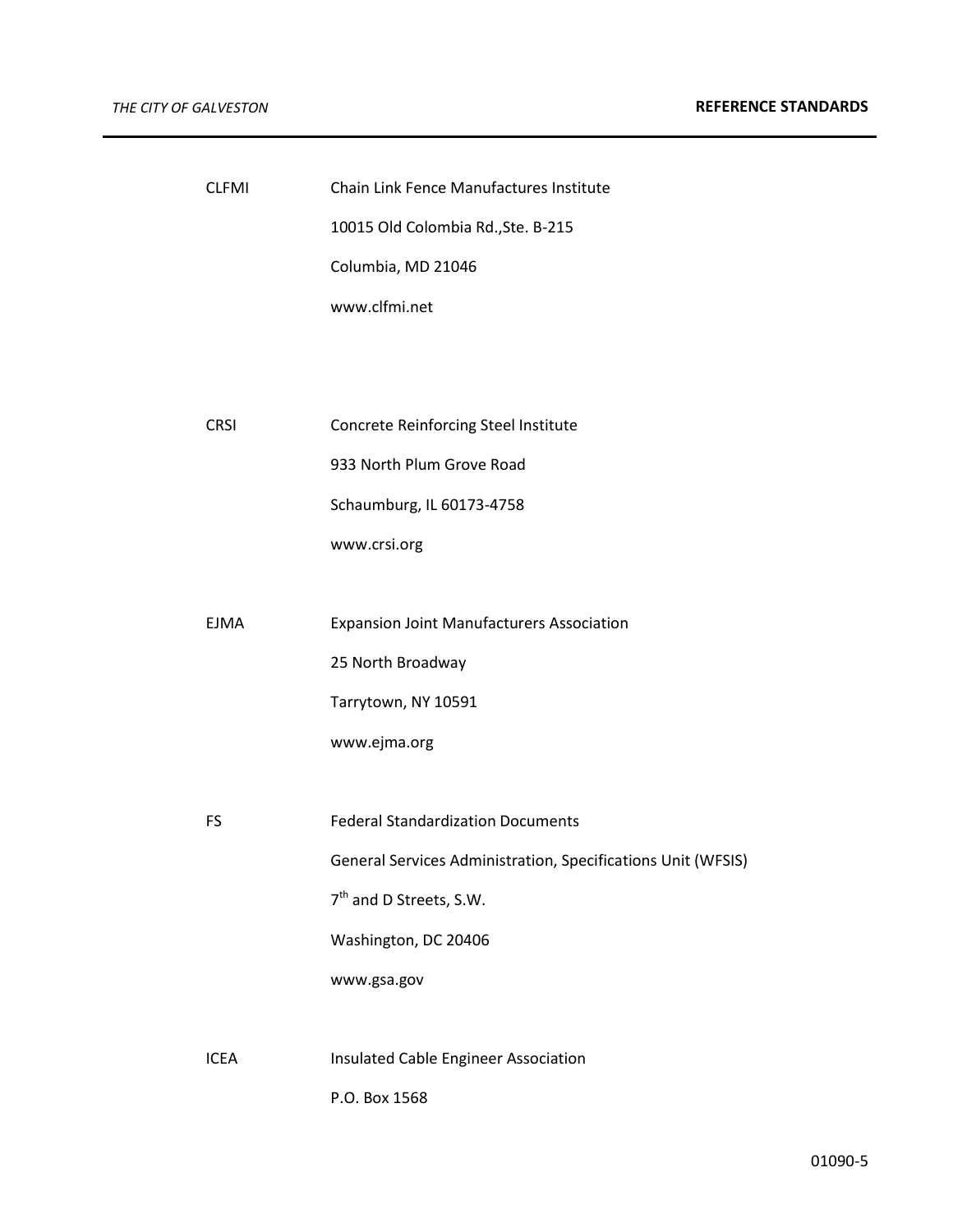Carrolton, Ga. 30112

www.icea.net

IEEE Institute of Electrical and Electronics Engineers

445 Hoes Lane

Piscataway, NJ 08854-4141

www.ieee.org

MIL Military Specifications

General Services Administration, Specifications Unit (WFSIS)

7<sup>th</sup> and D Streets, S.W.

Washington, DC 20406

www.gsa.gov

NACE National Association of Corrosion Engineers 1440 South Creek Drive Houston, TX 77084-4906

www.nace.org

NEMA National Electrical Manufacturers' Association 1300 North 17<sup>th</sup> Street, Suite 1752 Rosslyn, VA 22209 www.nema.org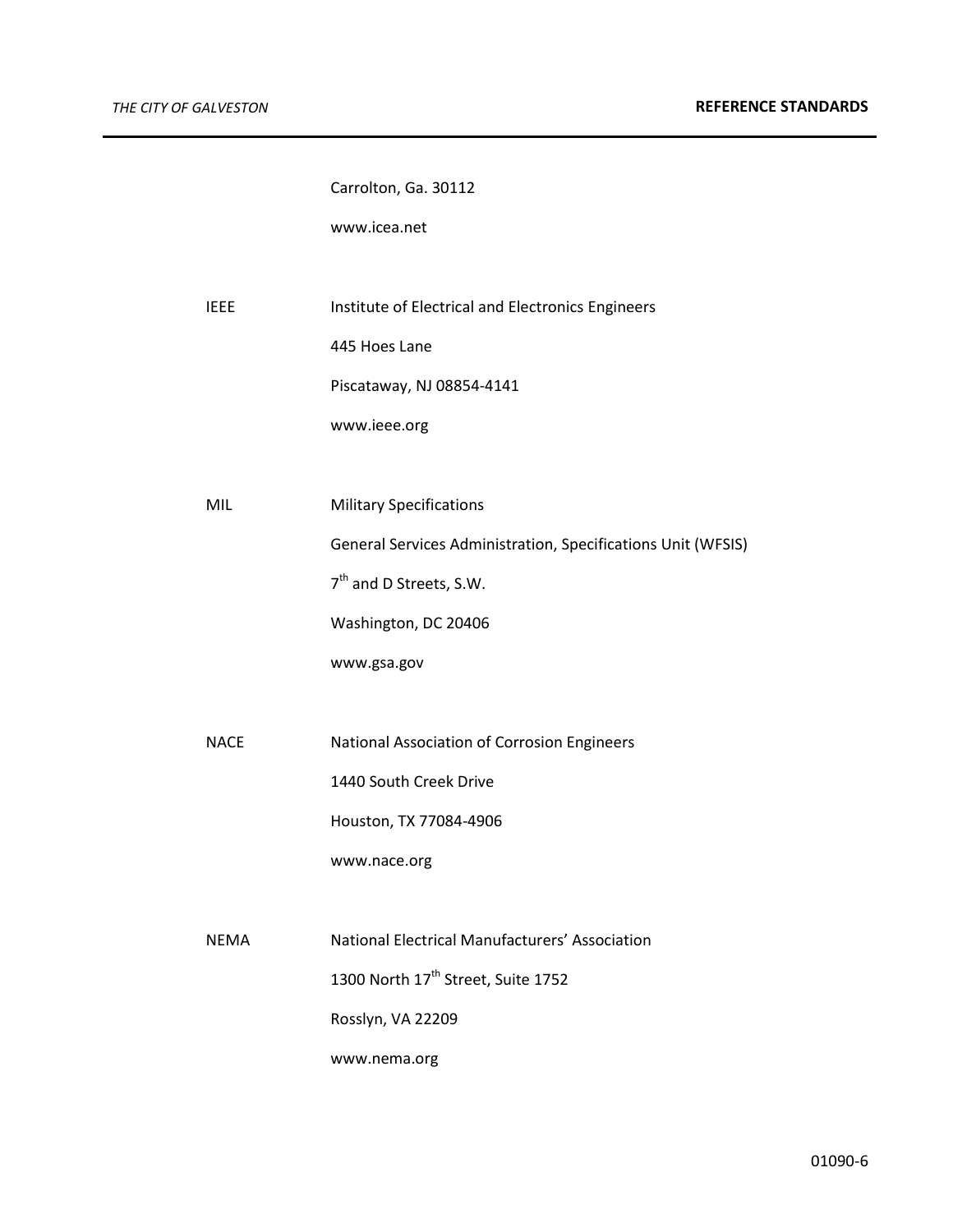| <b>NFPA</b> | <b>National Fire Protection Association</b>        |
|-------------|----------------------------------------------------|
|             | 1 Batterymarch Park, P.O. Box 9101                 |
|             | Quincy, MA 02169-7471                              |
|             | www.nfpa.org                                       |
|             |                                                    |
| <b>OSHA</b> | Occupational Safety Health Administration          |
|             | U.S. Department of Labor, Office of Public Affairs |
|             | 200 Constitution Ave.                              |
|             | Washington, DC 20210                               |
|             | www.osha.gov                                       |
|             |                                                    |
| <b>PCA</b>  | <b>Portland Cement Association</b>                 |
|             | 5420 Old Orchard Road                              |
|             | Skokie, IL 60077-1083                              |
|             | www.cement.org                                     |
|             |                                                    |
| PCI         | <b>Prestressed Concrete Institute</b>              |
|             | 200 W. Adams St., Ste. 2100                        |
|             | Chicago, IL 60606                                  |
|             | www.pci.org                                        |
|             |                                                    |
| <b>SDI</b>  | <b>Steel Deck Institute</b>                        |
|             | P.O. Box 25                                        |
|             | Fox River Grove, IL 60021                          |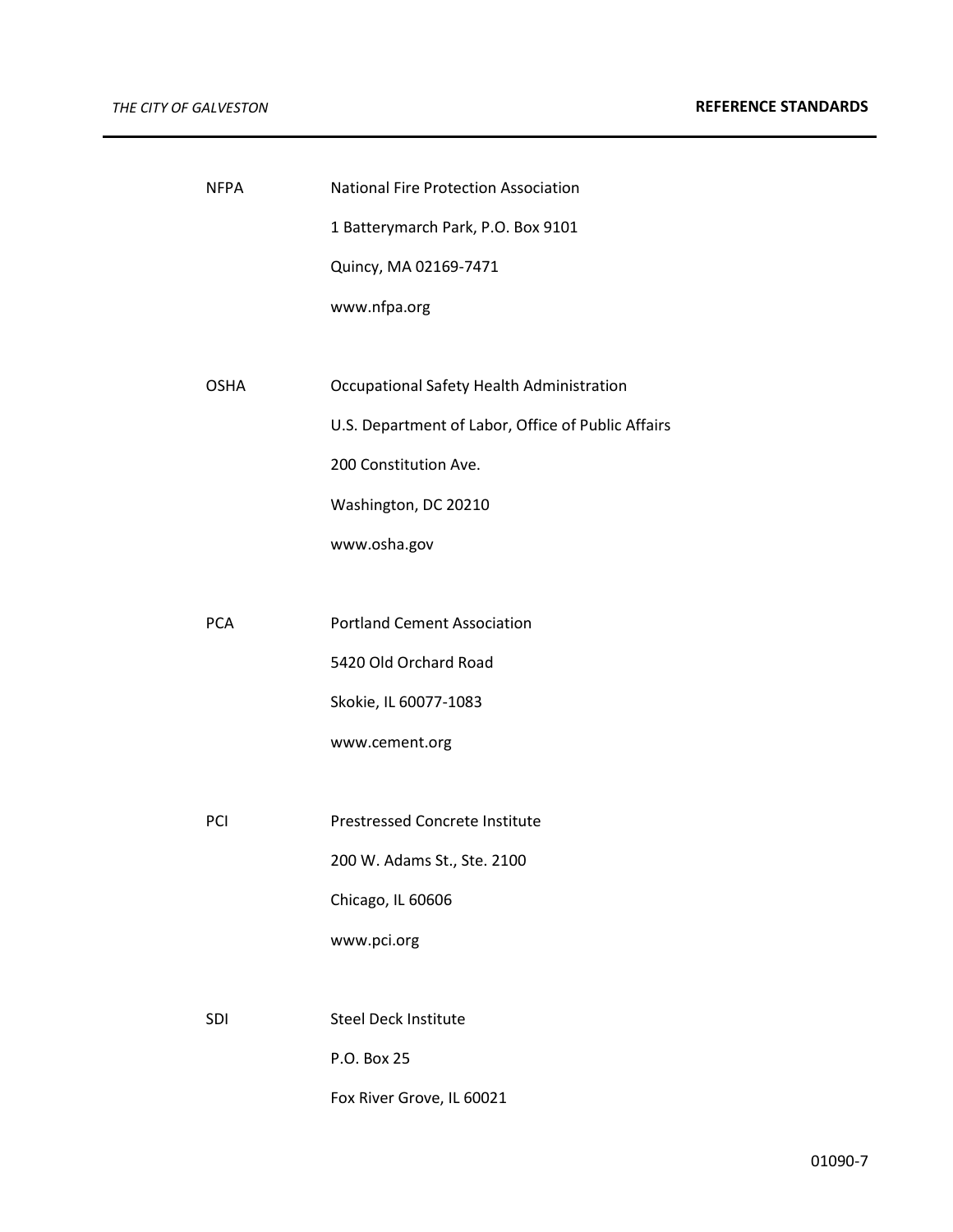# www.sdi.org

| <b>SSPC</b>  | Society for Protective Coatings (Steel Structures    |
|--------------|------------------------------------------------------|
|              | <b>Painting Council)</b>                             |
|              | 40 24 <sup>th</sup> Street, Sixth Floor              |
|              | Pittsburgh, PA 15222                                 |
|              | www.sspc.org                                         |
|              |                                                      |
| <b>TAC</b>   | <b>Texas Administrative Code</b>                     |
|              | <b>Texas Water Resources Conservation Commission</b> |
|              | P.O. Box 13087                                       |
|              | Library MC-196                                       |
|              | Austin, TX 78711-3087                                |
|              |                                                      |
| <b>TCEQ</b>  | Texas Commission on Environmental Quality            |
|              | P.O. Box 13087                                       |
|              | Austin, TX 78711-3087                                |
|              | www.tceq.state.tx.us                                 |
|              |                                                      |
| <b>TxDOT</b> | <b>Texas Department of Transportation</b>            |
|              | 125 E. 11 <sup>th</sup> Street                       |
|              | Austin, TX 78701-2483                                |
|              | www.txdot.gov                                        |